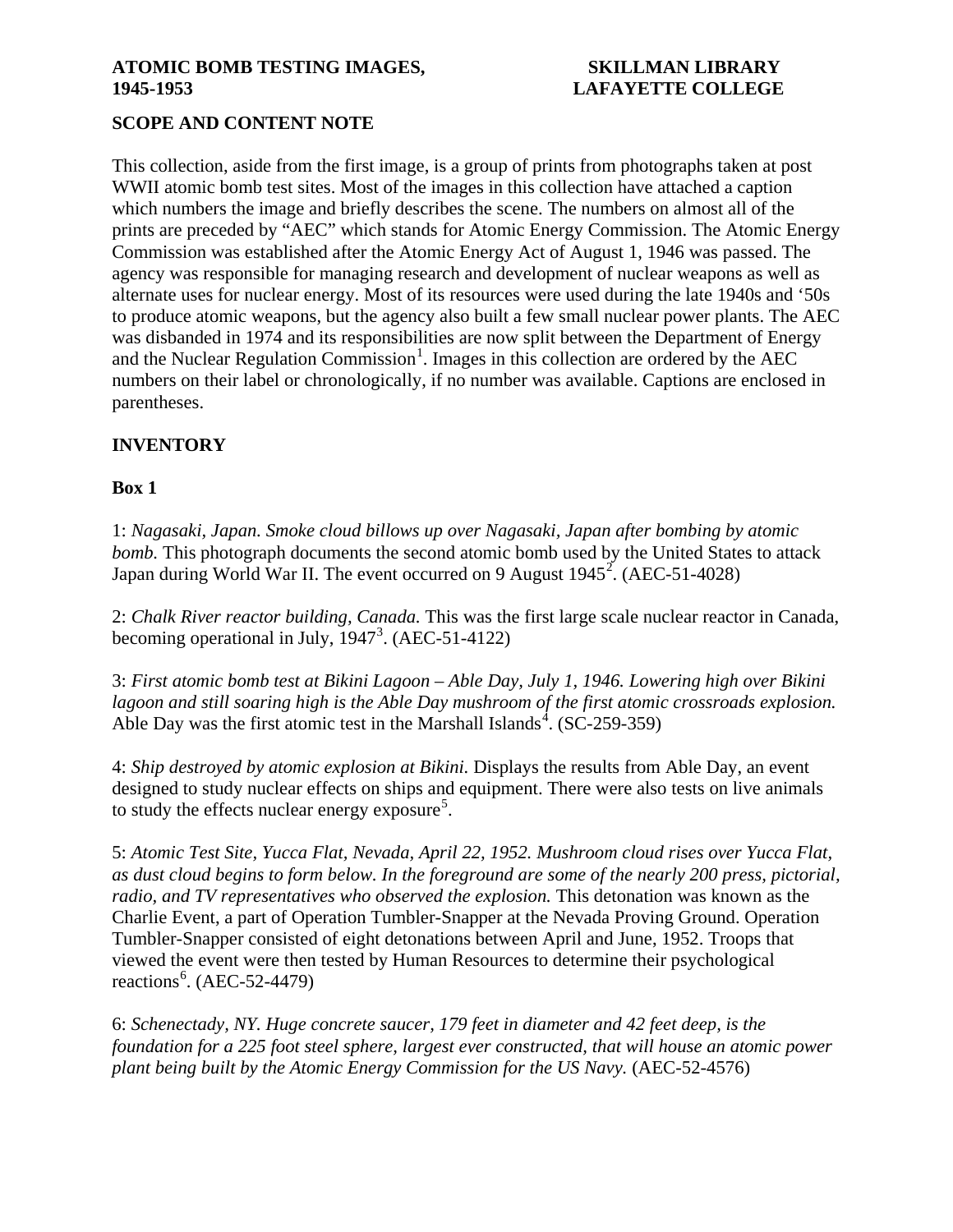### ATOMIC BOMB TESTING IMAGES, SKILLMAN LIBRARY **1945-1953 LAFAYETTE COLLEGE**

7: *Nevada Proving Ground. Demolished House #1 after the March 17, 1953 atomic detonation at Yucca Flat.* This is from the Annie Event of Operation Upshot-Knothole. The operation consisted of eleven detonations. It intended to determine if nuclear weapons should be added to US arsenals and what civil defenses would be needed in the event of nuclear attack<sup>[7](#page-2-4)</sup>. (AEC-53-4568)

8: *Nevada Proving Ground. Atomic detonation on May 8, 1953 at the AEC's Nevada Proving Ground.* Photograph is from Encore Event of Operation Upshot-Knothole. Over 3,000 personnel took part in troop maneuvers, observer programs, and damage evaluations. Observers were placed 9,400 meters from the detonation site<sup>[8](#page-2-5)</sup>. (AEC-53-4703)

9: *Cannon firing atomic shell at Nevada Proving Ground.* This photograph shows the first atomic cannon. It was shot on 25 May 1[9](#page-2-6)53 as the Grable Event in Operation Upshot-Knothole<sup>9</sup>.

10: *Atomic detonation – Nevada Proving Ground – date unknown*.

11: *Nevada Proving Ground. A high speed camera captures early stage of the fire ball of an atomic device, during the 1953 tests at the Nevada Proving Ground.* (AEC-53-4763)

12: *National Reactor Testing Station, Idaho. Interior of the EBR*. This photograph is from the National Reactor Station at Idaho Falls, Idaho, where the first atomic submarine was built. The EBR stands for Experimental Breeder Reactor and was used to generate usable electricity from nuclear energy in  $1951^{10}$ . (AEC-53-4759)

13: *National Reactor Testing Station, Idaho. A member of AEC's security patrol on duty at the Submarine Thermal Reactor site. The building housing the STR is in the background.* (AEC-54- 4949)

14: *National Reactor Testing Station, Idaho. Special ventilation equipment installed at AEC's test facility where the world's first atomic submarine engine was built.* The person seen in the picture gives an idea of the scale. (AEC-54-4950)

15: No caption, undated. Atomic detonation off the coast of a Pacific beach.

16: No caption, undated. A point during the progression of a fire ball during atomic detonation.

# **PROVENANCE NOTE**

This collection was a gift of John W. Landis '39 in October, 2010. Landis was sent to the AEC ca. 1953 to analyze the effects of atomic bomb blasts.

<span id="page-1-0"></span><sup>&</sup>lt;sup>1</sup> "Atomic Energy Commission." Encyclopædia Britannica. 2010. Encyclopædia Britannica Online. 01 Dec. 2010 <http://www.britannica.com/EBchecked/topic/41669/Atomic-Energy-Commission>.

<span id="page-1-1"></span> $2$  "Nagasaki." Encyclopædia Britannica. 2010. Encyclopædia Britannica Online. 01 Dec 2010.

<sup>&</sup>lt;http://www.britannica.com/EBchecked/topic/401619/Nagasaki>.